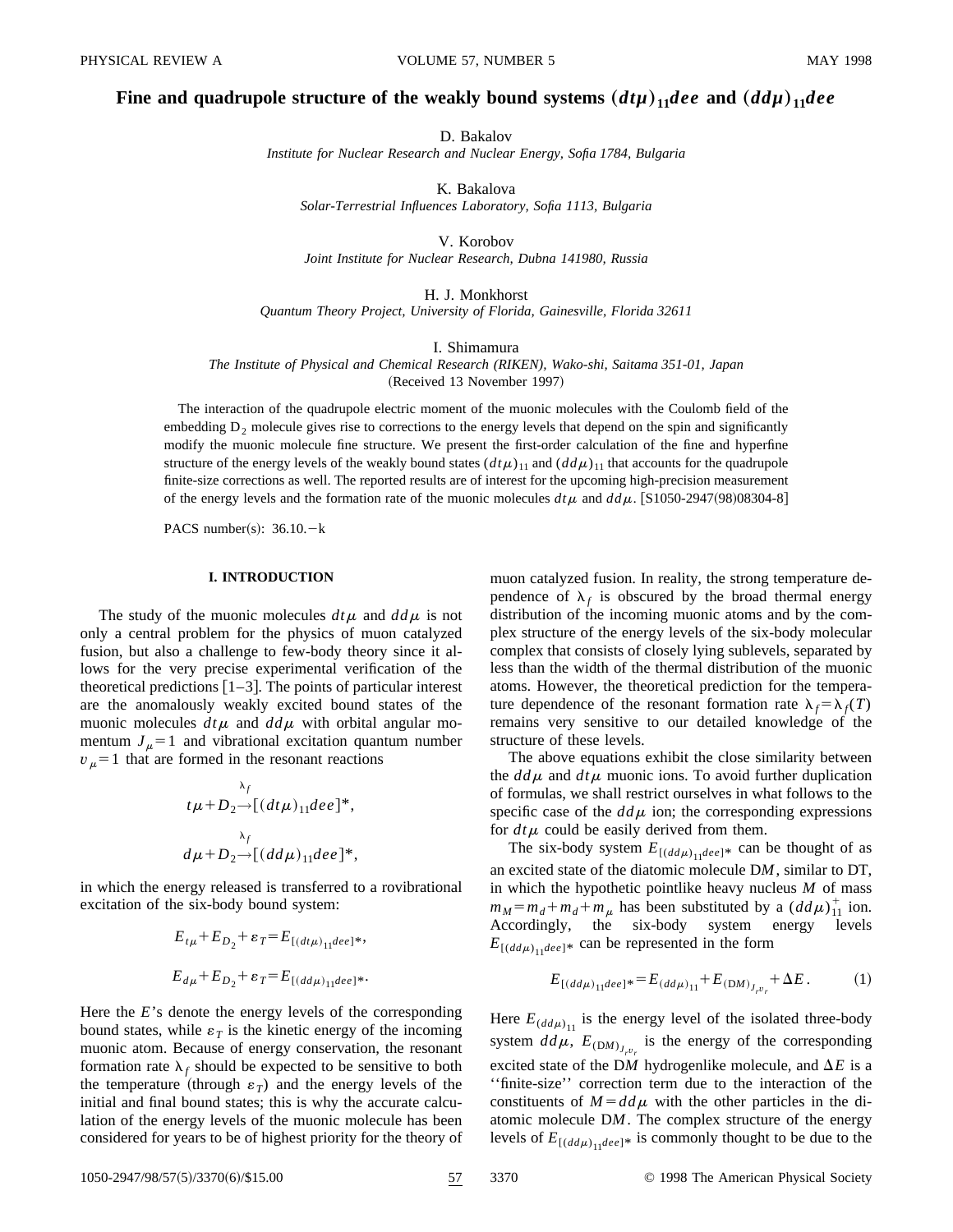fine and hyperfine splitting of the Coulomb level  $E_{(dd\mu)_{11}}$ [4,5] and the rovibrational excitation spectrum of the DM molecule. With the exceptions of  $[6–8]$ , the calculations performed until now ignored the quadrupole splitting of the third term in Eq.  $(1)$ —the finite-size correction  $\Delta E$ —and put the main emphasis on estimating the contribution of higherorder perturbation theory  $[9-11]$ .

The purpose of the present paper is the calculation of the splitting of the finite-size correction  $\Delta E$  that is due to the asymmetry of the electrical field at the site of the composite nucleus *M* of the D*M* molecule. We are basically following the approach developed earlier in  $[6]$ , but also make profit of the recent, very precise numerical results of  $[7,8]$  for the matrix elements of the perturbation Hamiltonian. We find that the ''quadrupole splitting'' of the energy levels of the six-body complexes  $E_{[(dd\mu)]1deelJ_r v_r}$  and  $E_{[(dt\mu)]1deelJ_r v_r}$  has the same order of magnitude as the fine splitting of  $E_{(dd\mu)_{11}}$ and  $E_{(dt\mu)_{11}}$  and should certainly be taken into account in an appropriate way when interpreting the experimental data on the resonant formation of muonic molecules.

# **II. QUADRUPOLE VERSUS HYPERFINE SPLITTING OF THE ENERGY LEVELS OF THE MOLECULAR COMPLEX**  $[(dd\mu)_{11}dee]$

The nonrelativistic Hamiltonian of the six-body molecular complex  $(dd\mu)_{11}$ *dee*,  $H_6$ , can be represented in the form

$$
H_6 = H_{dd\mu} + H_{DM} + \Delta U \tag{2}
$$

where  $H_{dd\mu}$  and  $H_{DM}$  are the nonrelativistic Hamiltonians of the isolated  $dd\mu$  ion and DM molecule. Denote by  $\mathbf{R}_c$ ,  $c = d_1, d_2, \mu$ , the position vectors of the constituents of  $d d\mu$  in a coordinate frame with its origin at the center of mass of the muonic molecule, and by  $\vec{\rho}_i$ ,  $i = e_1, e_2, d'$ —the position vectors of the DM molecule constituents; also let  $z_c$ and  $z_i$  denote the corresponding electric charges. In terms of the latter, the explicit form of the finite-size perturbation,  $\Delta U$ , is

$$
\Delta U = \sum_{i=e_1,e_2,d'} z_i \left( \sum_{c=d_1,d_2,\mu} \frac{z_c}{|\vec{R}_c - \vec{\rho}_i|} - \frac{\Sigma_c z_c}{\rho_i} \right). \tag{3}
$$

Next, expand  $\Delta U$  in multipoles:  $\Delta U = \sum_{l=0,1,\dots} U^{(l)}$ . The contribution  $\Delta E^{(0,1)}$  from the monopole and dipole terms  $U^{(0,1)}$  to the finite-size correction  $\Delta E$  in Eq. (1) had been evaluated earlier in  $[7-11]$ ; it is known to cause a *shift* of the unperturbed levels. Consider now the quadrupole terms

$$
U^{(2)} = \sum_{i,c} z_i z_c P_2(\cos \theta_{ic}) \left( \Theta(\rho_i - R_c) \frac{R_c^2}{\rho_i^3} + \Theta(R_c - \rho_i) \frac{\rho_i^2}{R_c^3} \right)
$$
  
= 
$$
\sum_{i,c} \sum_{m=-2}^{2} Y_{2m}^*(\hat{\rho}_i) Y_{2m}(\hat{R}_c) u_{ic}^{(2)}(\rho_i, R_c),
$$
 (4)

$$
u_{ic}^{(2)}(\rho_i, R_c) = \frac{4\pi}{5} z_i z_c \left( \Theta(\rho_i - R_c) \frac{R_c^2}{\rho_i^3} + \Theta(R_c - \rho_i) \frac{\rho_i^2}{R_c^3} \right). \tag{5}
$$

In first-order of perturbation theory, the quadrupole contribution  $\Delta E^{(2)}$  to  $\Delta E$  in the state  $|\psi\rangle$  of the unperturbed six-body system  $(dd\mu)_{11}$ *dee* is

$$
\Delta E^{(2)} = \langle \psi | U^{(2)} | \psi \rangle. \tag{6}
$$

In Ref.  $[8]$  the unperturbed wave function of the six-body system,  $\psi$ , is taken to be the direct product of the wave functions of the isolated muonic molecule  $dd\mu$  and the hydrogenlike molecule D*M*. The muonic molecule is considered as a bound state of three spinless particles, labeled with the quantum numbers  $J_\mu$  (total angular momentum),  $M_\mu$ (projection of  $\overline{J}_\mu$  on the *z* axis), and  $v_\mu$  (vibrational quantum number), while the DM-molecule states—provided that the electrons are in the ground state—are labeled with the quantum numbers  $J_r$  (total orbital angular momentum),  $M_r$  (projection of  $\overrightarrow{J}_r$  on the *z* axis), and  $v_r$  (vibrational excitation of D*M*):

$$
\psi_{J_oM_o}^{(dd\mu)dee}(\vec{R}_c, \vec{\rho}_i) = \sum_{M_{\mu},M_{r}} C_{J_{\mu}M_{\mu},J_{r}M_{r}}^{J_oM_o} \psi_{v_{\mu}J_{\mu}M_{\mu}}^{(dd\mu)}
$$

$$
\times (\vec{R}_c) \psi_{v_{r}J_{r}M_{r}}^{(DM)}(\vec{\rho}_i). \tag{7}
$$

Here  $J_o$ ,  $M_o$  are the total orbital angular momentum of the six-body molecular complex and its *z* axis projection, and  $C^{J_oM_o}_{J_\mu M_\mu, J_r M_r}$  is a Clebsch-Gordan coefficient. Substituting Eq.  $(7)$  into Eq.  $(6)$  leads to

$$
\Delta E_{J_r J_o}^{(2)} = (-1)^{J_\mu + J_o + J_r} \begin{bmatrix} J_r & 2 & J_r \\ J_\mu & J_o & J_\mu \end{bmatrix} \overline{u}_{J_r J_\mu, J_r, J_\mu}, \quad (8)
$$

where  $\bar{u}$  stands for the following combination of the reduced matrix elements of  $Y_{2m}(\hat{\rho}_i)$  and  $Y_{2m}(\hat{R}_c)$ :

$$
\overline{u}_{J'_rJ'_\mu,J_r,J_\mu} = \sum_{ic} \langle J'_r || Y_2(\hat{\rho}_i) || J_r \rangle
$$
  
 
$$
\times \langle J'_\mu || Y_2(\hat{R}_c) || J_\mu \rangle \overline{u}_{ic} (J'_r, J'_\mu; J_r, J_\mu),
$$

TABLE I. Values of  $\bar{u}_{J_rJ_m, J_rJ_m}$  (in meV) for the  $dd\mu$  and  $dt\mu$ muonic molecules (from Table III of Ref.  $[8]$ ).

 $(9)$ 

| $J_r$   |   |     |     |     |
|---------|---|-----|-----|-----|
| $dd\mu$ | U | 3.7 | 4.1 | 4.7 |
| $dt\mu$ | U | 6.2 | 6.8 | 7.7 |

where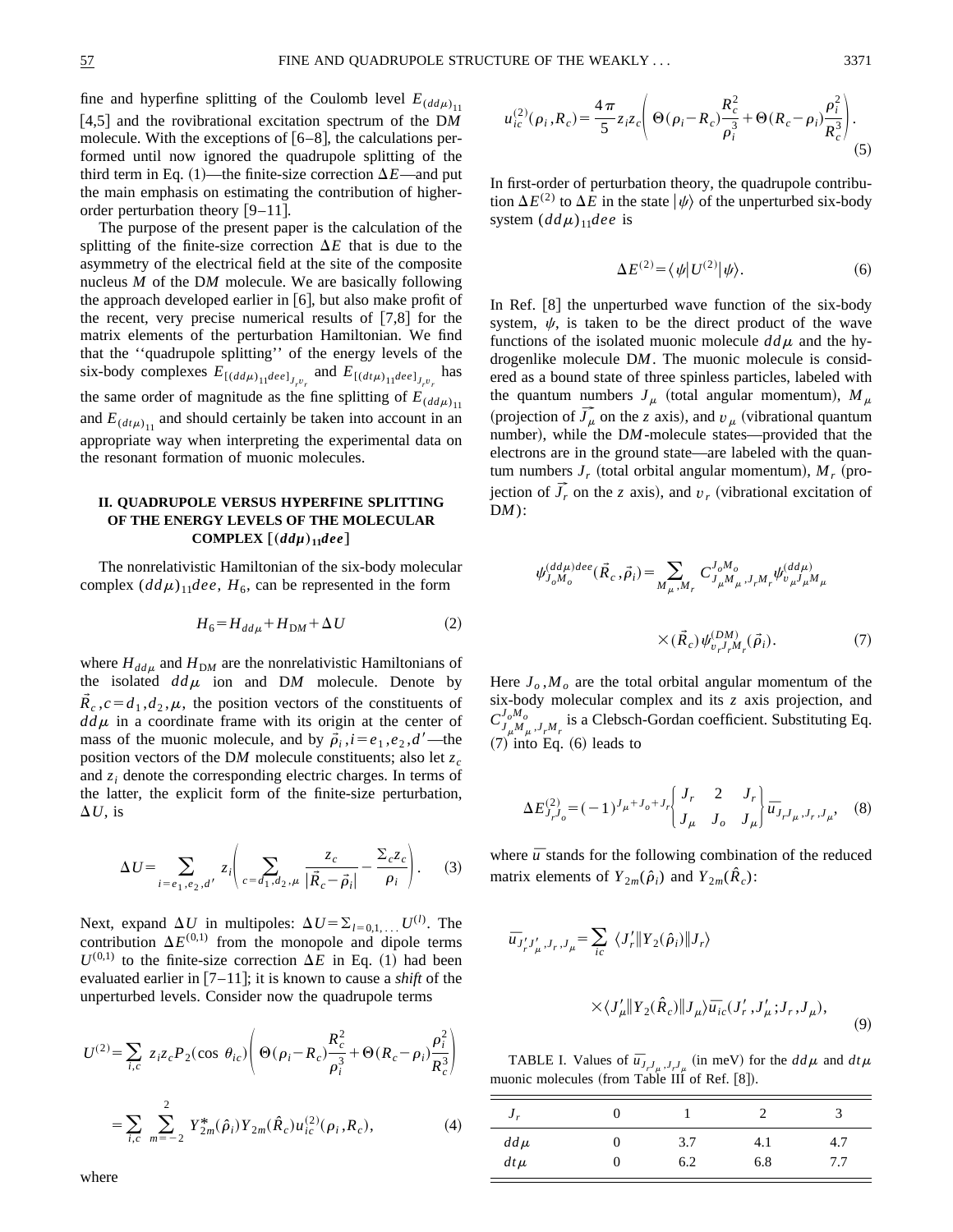TABLE II. Hyperfine levels of the  $(dt\mu)_{11}$  muonic molecule, in meV (from Ref.  $[4]$ ).

|       | $F=0$     |       | $F=1$ |         |
|-------|-----------|-------|-------|---------|
| $J_a$ | $S=1$     | $S=0$ | $S=1$ | $S = 2$ |
| $S-1$ | $-142.19$ |       | 44.48 | 49.95   |
| S     | $-142.02$ |       | 43.88 | 50.88   |
| $S+1$ | $-142.12$ | 40.85 | 44.36 | 50.60   |

 $\bar{u}_{ic}(J'_r, J'_\mu; J_r, J_\mu)$  being the integral of  $u_{ic}^{(2)}$  [see Eq. (5)] over all of the arguments of  $\psi_{J_oM_o}^{(dd\mu)dee}$  but the unit vectors  $\hat{R}_c$ , $\hat{\rho}_i$ . Note that Eq. (8) holds for *any* particular choice of the wave functions of  $dd\mu$  and DM in Eq. (7). According to Eq. (8), the quadrupole correction  $\Delta E^{(2)}$  depends explicitly on the D*M* molecule and six-body total orbital angular momenta  $J_r$ ,  $J_o$ , and implicitly, through  $\bar{u}$ , on the value of the vibrational quantum number  $v_r$  ( $J_\mu$ , $v_\mu$  having the fixed values  $J_\mu = v_\mu = 1$ ). Thus the quadrupole interaction  $U^{(2)}$  *splits* any of the unperturbed levels  $E^{(0)}_{[(dd\mu)_{11}dee]^*}$  $=E_{(dd\mu)} + E_{(DM)}$ <sub>*J<sub>r</sub>*</sub><sup>*v*</sup><sub>*r*</sub></sub> of the system  $(dd\mu)$ *dee* to sublevels, labeled with the quantum number  $J_o$ ,  $|J_r - J_\mu| \leq J_o \leq J_r + J_\mu$ . In slightly different notations the above results were presented in [7,8]; the values of  $\bar{u}$  from [8] are listed in Table I.

The situation changes if taking into account the spin of the muonic molecule constituents. Since the spin interactions  $U<sup>hfs</sup>$  couple spin and orbital angular momenta, the classification of the energy levels of the isolated  $dd\mu$  requires additional quantum numbers: the total nuclear spin *I*, the total spin of the three-particle system, *S*, and the total angular momentum of the muonic molecule,  $J_a$ , obtained according to the coupling scheme  $\vec{I} = \vec{S}_{d_1} + \vec{S}_{d_2}$ ;  $\vec{S} = \vec{I} + \vec{S}_{\mu}$ ;  $\vec{J}_a = \vec{S} + \vec{J}_{\mu}$ . (The set of quantum numbers that is best suited for labeling the hyperfine structure levels of  $dt\mu$  involves the total spin *F* 

TABLE III. Hyperfine levels of the  $(dd\mu)_{11}$  muonic molecule, in meV (from Ref.  $[4]$ ).

| $J_a$ | $S = 1/2$ | $S = 3/2$ |
|-------|-----------|-----------|
| $S-1$ |           | 7.64      |
| S     | $-15.90$  | 7.93      |
| $S+1$ | $-16.13$  | 8.22      |

of the  $t\mu$  pair rather than *I*:  $\vec{F} = \vec{S}_t + \vec{S}_\mu$  [4].) Further on, the quadrupole interactions  $U^{(2)}$  of Eq. (4) couple the above momenta to  $J_r$ , so that labeling the energy levels of the molecular complex requires two more quantum numbers:  $J_r$  and the total angular momentum of the six-body system  $J_t$ ,  $\tilde{J}_t$  $= \tilde{J}_a + \tilde{J}_r$ . The lowest-order perturbative wave function of the molecular complex  $(dd\mu)$ *dee* therefore has the form

$$
\psi^{ISJ_{\mu}J_{a}J_{r}J_{t},M_{t}} = \sum_{I',S',J'_{a}} \beta_{I'S'J'_{a}}^{ISJ_{\mu}J_{a}J_{r}J_{l}} |I'S'J_{\mu}J'_{a}J_{r}J_{t},M_{t}\rangle.
$$
\n(10)

Here  $|ISJ_{\mu}J_{a}J_{r}J_{t}, M_{t}\rangle$  denote the basis vectors

$$
|ISJ_{\mu}J_{a}J_{r}J_{t},M_{t}\rangle = \sum_{M_{\mu},\zeta,M_{a},M_{r}} C_{J_{a}M_{a},J_{r}M_{r}}^{J_{t}M_{t}} C_{J_{\mu}M_{\mu},S\zeta}^{J_{a}M_{a}}|IS,\zeta\rangle
$$

$$
\times \psi_{\upsilon_{\mu}J_{\mu}M_{\mu}}^{(d d \mu)} \psi_{\upsilon,r,M_{r}}^{(DM)}, \qquad (11)
$$

where  $|IS,\zeta\rangle$  is a constant spinor that satisfies  $(\vec{I}^2-I(I+1))$  $IS,\zeta$ ) =  $\left[\vec{S}^2 - S(S+1)\right]$  $\left|IS,\zeta\right> = (S_z - \zeta)\left|IS,\zeta\right> = 0$ . The constant amplitudes  $\beta_{I'S'J'_a}^{ISJ'_aJ'_bJ'_f}$  are to be calculated by diagonalizing the matrix of the perturbation Hamiltonian  $U^{\text{eff}}$  $=U^{(2)}+U$  hfs. The matrix elements of the spin interaction operator  $U$ <sup>hfs</sup> in this basis are nothing but the three-body matrix elements of  $U<sup>hfs</sup>$ , calculated in  $[4,5]$  and repeated here in Tables II and III:

$$
\langle I'S'J'_{\mu}J'_{a}J'_{r}J'_{r}, M'_{t}|U^{hfs}|ISJ_{\mu}J_{a}J_{r}J_{t}, M_{t}\rangle = \delta_{J'_{t}J_{t}}\delta_{M'_{t}M_{t}}\delta_{J'_{r}J_{r}}\delta_{J'_{a}J_{a}}\langle I'S'J'_{\mu}J_{a}, M_{a}|U^{hfs}|ISJ_{\mu}J_{a}, M_{a}\rangle.
$$
 (12)

The matrix elements of  $U^{(2)}$  in the basis (11) have the form

$$
\langle I'S'J'_{\mu}J'_{a}J'_{r}J'_{t}, M'_{t}|U^{(2)}|ISJ_{\mu}J_{a}J_{r}J_{t}, M_{t}\rangle = \delta_{S'S}\delta_{I'I}\delta_{J'_{t}J_{t}}\delta_{M'_{t}M_{t}}(-1)^{J_{\mu}+S-J_{t}-J'_{r}+J_{a}-J'_{a}}
$$

$$
\times \sqrt{(2J'_{a}+1)(2J_{a}+1)} \begin{bmatrix} J_{\mu} & 2 & J'_{\mu} \\ J'_{a} & S & J_{a} \end{bmatrix} \begin{bmatrix} J_{r} & 2 & J'_{r} \\ J'_{a} & J_{t} & J_{a} \end{bmatrix} \overline{u}_{J'_{r}J'_{\mu},J_{r}J_{\mu}}, \qquad (13)
$$

where  $\bar{u}_{J'_r J'_\mu, J_r J_\mu}$  was defined in Eqs. (8) and (9). [Remember that in the case of  $(d t \mu)$  *dee* the quantum number *I* should be replaced everywhere by  $F$ . Similar to the spinless case, the nontrivial computational problem is the evaluation of  $\bar{u}$ ; fortunately this work has already been performed in  $[7,8]$ . The matrix elements of the perturbation potential  $U^{\text{eff}}$  $=U^{(2)}+U$  hfs in the basis (11) are now completely deter-

mined; what remains to be done is to calculate the eigenvalues and eigenvectors of  $\langle U^{\text{eff}} \rangle$ .

## **III. NUMERICAL RESULTS AND DISCUSSION**

The numerical values of the corrections  $\Delta E$  to the energy levels of the molecular complexes  $(d t \mu)_{11}$ *dee* and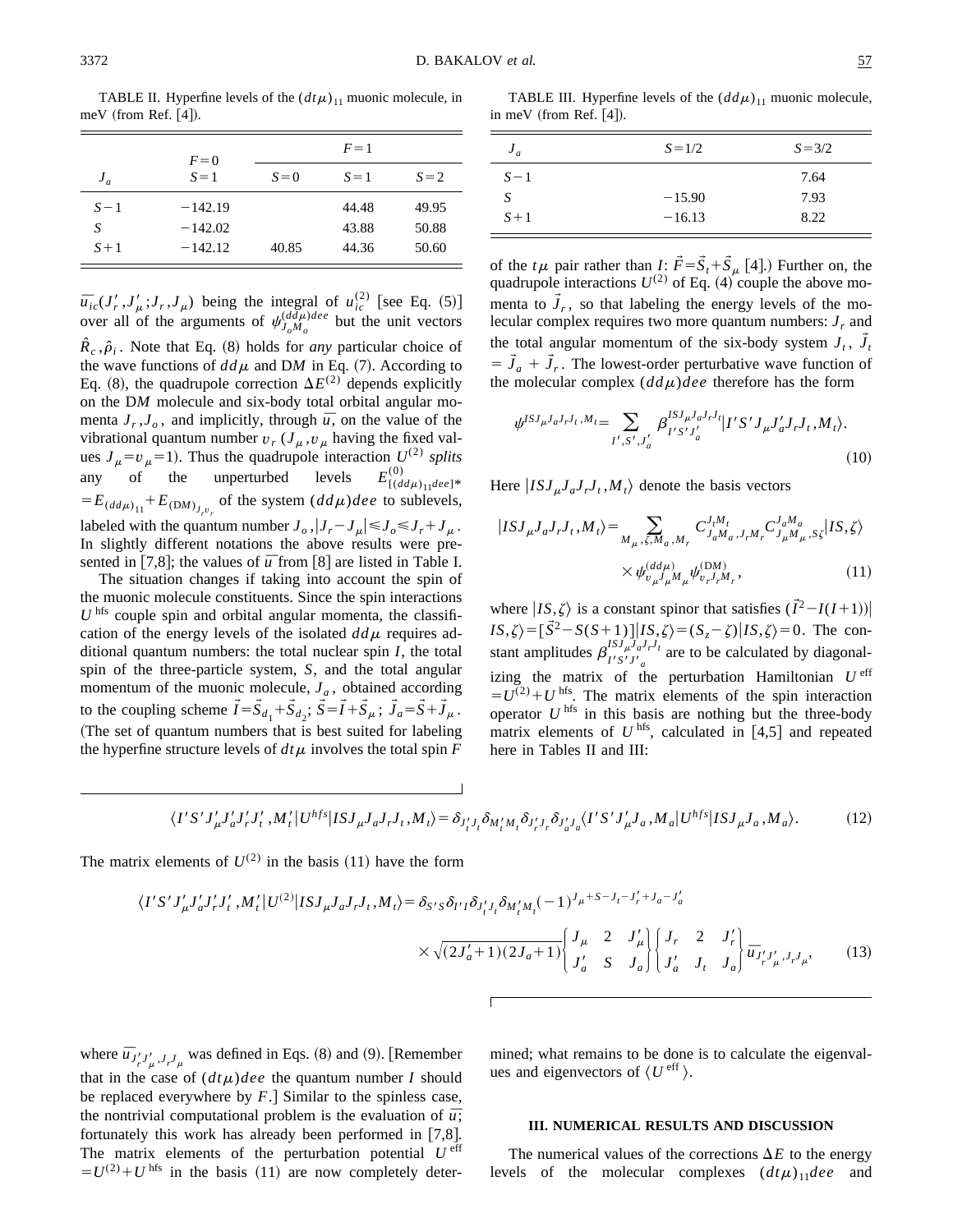$(dd\mu)_{11}$ *dee*, that result from both the spin interactions and the quadrupole terms in the expansion of the finite-size perturbation of Eq.  $(3)$ , are presented—together with the state vectors  $\beta$ —in Tables IV–VI and VII–VIII, respectively. The abundant numerical data therein need the following comments.

The values of the state vectors  $\beta$  are needed for the calculation of the population of the numerous quantum states of the molecular complexes; the latter, in turn, becomes important when modeling the dependence of the muonic molecule resonant formation rate on the temperature. However, not all of the  $\beta$ 's are really needed: the quantum number *F* in the case of  $dt\mu$ , and *S* in the case of  $dd\mu$  are "pretty good" in the sense that the admixture of the other states in the representation of Eq.  $(11)$  does not exceed 0.1%. Omitting the unnecessary coefficients  $\beta$  significantly reduced their size. The levels with different values of the D*M* molecule orbital angular momentum  $J_r$  have been kept separate, since the population of the rotational excitations of D*M* depends on the experimental conditions (temperature and pressure).

The quadrupole corrections preserve the general form of the hyperfine structure of  $(dt\mu)_{11}$  and  $(dd\mu)_{11}$  but increase very significantly the ''width'' of its components. For instance, the three hyperfine states with  $F=0$ ,  $S=1$ , and

TABLE IV. Quadrupole and hyperfine corrections  $\Delta E_{FSJ_aJ_rJ_t}$  to the energy values of the  $(dt\mu)_{11}$ *dee*, in meV, and state vectors in the representation  $(11)$ . Eigenstates with  $F=0$ .

|                | $\Delta E$ |            | $\beta_{F'S'J'_a}$ for $(F'S'J'_a)$ = |          |          |  |
|----------------|------------|------------|---------------------------------------|----------|----------|--|
| $J_r$          | (meV)      | $FSJ_aJ_t$ | (010)                                 | (011)    | (012)    |  |
|                | $-143.2$   | 0121       | $-0.612$                              | 0.465    | 0.639    |  |
|                | $-143.1$   | 0122       | 0.0                                   | 0.471    | $-0.882$ |  |
|                | $-143.1$   | 0110       | 0.0                                   | 1.000    | 0.0      |  |
| $\mathbf{1}$   | $-141.9$   | 0123       | 0.0                                   | 0.0      | 1.000    |  |
|                | $-141.9$   | 0101       | 0.725                                 | 0.652    | 0.220    |  |
|                | $-141.8$   | 0112       | 0.0                                   | 0.882    | 0.471    |  |
|                | $-140.0$   | 0111       | $-0.315$                              | 0.599    | $-0.736$ |  |
|                | $-143.2$   | 0122       | 0.601                                 | $-0.265$ | $-0.754$ |  |
|                | $-143.1$   | 0123       | 0.0                                   | 0.549    | $-0.836$ |  |
|                | $-143.1$   | 0111       | 0.0                                   | 0.855    | 0.518    |  |
|                | $-141.8$   | 0124       | 0.0                                   | 0.0      | 1.000    |  |
| $\overline{2}$ | $-141.8$   | 0113       | 0.0                                   | $-0.836$ | $-0.549$ |  |
|                | $-141.8$   | 0102       | 0.699                                 | 0.631    | 0.336    |  |
|                | $-141.1$   | 0121       | 0.0                                   | 0.518    | $-0.855$ |  |
|                | $-141.1$   | 0120       | 0.0                                   | 0.0      | 1.000    |  |
|                | $-141.1$   | 0112       | 0.387                                 | $-0.729$ | 0.564    |  |
|                | $-143.2$   | 0123       | 0.598                                 | $-0.187$ | $-0.779$ |  |
|                | $-143.1$   | 0124       | 0.0                                   | $-0.585$ | 0.811    |  |
|                | $-143.1$   | 0112       | 0.0                                   | 0.801    | 0.598    |  |
|                | $-141.8$   | 0125       | 0.0                                   | 0.0      | 1.000    |  |
| 3              | $-141.8$   | 0103       | 0.698                                 | 0.598    | 0.392    |  |
|                | $-141.7$   | 0114       | 0.0                                   | $-0.811$ | $-0.585$ |  |
|                | $-141.3$   | 0122       | 0.0                                   | 0.598    | $-0.801$ |  |
|                | $-141.3$   | 0121       | 0.0                                   | 0.0      | 1.000    |  |
|                | $-141.3$   | 0113       | $-0.393$                              | 0.779    | $-0.488$ |  |

TABLE V. Quadrupole and hyperfine corrections  $\Delta E_{FSJ,J,J}$  to the energy values of the  $(dt\mu)_{11}$ *dee*, in meV, and state vectors in the representation (11). Eigenstates with  $F=1, S \le 1$ .

|                |            |            |          |          | $\beta_{F'S'I'}$ for $(F'S'J'_a)$ = |          |          |
|----------------|------------|------------|----------|----------|-------------------------------------|----------|----------|
| ${\rm Jr}$     | $\Delta E$ | $FSJ_aJ_t$ | (101)    | (110)    | (111)                               | (112)    | (121)    |
|                | 39.8       | 1011       | 0.997    | $-0.003$ | 0.056                               | 0.013    | 0.047    |
|                | 41.1       | 1012       | $-0.994$ | 0.0      | $-0.093$                            | 0.019    | $-0.056$ |
|                | 42.6       | 1110       | $-0.634$ | 0.0      | $-0.767$                            | 0.0      | $-0.095$ |
|                | 43.1       | 1010       | 0.771    | 0.0      | $-0.637$                            | 0.0      | $-0.003$ |
|                | 43.2       | 1122       | $-0.078$ | 0.0      | 0.652                               | $-0.752$ | 0.051    |
| 1              | 43.2       | 1111       | 0.047    | 0.454    | $-0.630$                            | $-0.626$ | $-0.052$ |
|                | 44.2       | 1112       | 0.061    | 0.0      | $-0.746$                            | $-0.659$ | $-0.072$ |
|                | 44.4       | 1101       | 0.034    | $-0.798$ | $-0.598$                            | 0.031    | $-0.061$ |
|                | 44.6       | 1123       | 0.0      | 0.0      | 0.0                                 | 1.000    | 0.0      |
|                | 46.3       | 1121       | 0.021    | 0.396    | $-0.480$                            | 0.778    | $-0.075$ |
|                | 39.8       | 1012       | $-0.997$ | 0.001    | $-0.053$                            | $-0.007$ | $-0.047$ |
|                | 41.1       | 1013       | $-0.993$ | 0.0      | $-0.099$                            | 0.024    | $-0.056$ |
|                | 41.9       | 1011       | $-0.977$ | 0.0      | $-0.193$                            | $-0.057$ | $-0.066$ |
|                | 43.0       | 1111       | $-0.205$ | 0.0      | 0.883                               | 0.417    | 0.059    |
|                | 43.1       | 1113       | $-0.091$ | 0.0      | 0.709                               | $-0.697$ | 0.054    |
| $\overline{2}$ | 43.3       | 1122       | 0.030    | 0.505    | $-0.408$                            | $-0.759$ | $-0.034$ |
|                | 44.4       | 1112       | $-0.046$ | 0.586    | 0.803                               | $-0.047$ | 0.082    |
|                | 44.4       | 1123       | 0.056    | 0.0      | $-0.692$                            | $-0.716$ | $-0.068$ |
|                | 44.7       | 1124       | 0.0      | 0.0      | 0.0                                 | 1.000    | 0.0      |
|                | 45.3       | 1121       | $-0.033$ | 0.0      | 0.418                               | $-0.906$ | 0.047    |
|                | 45.3       | 1102       | $-0.021$ | $-0.634$ | 0.417                               | $-0.648$ | 0.051    |
|                | 45.4       | 1120       | 0.0      | 0.0      | 0.0                                 | 1.000    | 0.0      |
|                | 39.8       | 1013       | $-0.997$ | 0.001    | $-0.053$                            | $-0.005$ | $-0.047$ |
|                | 41.2       | 1014       | $-0.993$ | 0.0      | $-0.103$                            | 0.026    | $-0.057$ |
|                | 41.7       | 1012       | 0.985    | 0.0      | 0.156                               | 0.047    | 0.063    |
|                | 43.0       | 1112       | $-0.164$ | 0.0      | 0.858                               | 0.482    | 0.060    |
|                | 43.1       | 1114       | 0.097    | 0.0      | $-0.733$                            | 0.671    | $-0.056$ |
| 3              | 43.3       | 1123       | $-0.022$ | $-0.524$ | 0.300                               | 0.796    | 0.025    |
|                | 44.4       | 1113       | $-0.051$ | 0.446    | 0.888                               | $-0.045$ | 0.091    |
|                | 44.4       | 1124       | 0.054    | 0.0      | $-0.666$                            | $-0.741$ | $-0.066$ |
|                | 44.7       | 1125       | 0.0      | 0.0      | 0.0                                 | 1.000    | 0.0      |
|                | 45.0       | 1122       | 0.038    | 0.0      | $-0.481$                            | 0.874    | $-0.052$ |
|                | 45.1       | 1103       | $-0.017$ | $-0.725$ | 0.328                               | $-0.603$ | 0.039    |
|                | 45.2       | 1121       | 0.0      | 0.0      | 0.0                                 | 1.000    | 0.0      |
|                |            |            |          |          |                                     |          |          |

 $J_a=0,1,2$  lie within less than 0.2 meV while the quadrupole interactions disperse them to nearly 3.5 meV; similar dispersions occur for the other hyperfine levels too. As a result, formation rates will be much smoother functions of the temperature with much less pronounced resonant peaks than originally predicted.

It is essential to underline that the above results were obtained in first-order of perturbation theory, and there may be doubts about the reliability of some of the quantitative predictions. One source of inaccuracy is the uncertainty of the wave function of the D*M* molecule in the neighborhood of the nucleus  $M$ ; through Eqs.  $(8)$  and  $(9)$  it affects the predicted values of  $\Delta E$  linearly. However, more importantly, as demonstrated in a very general form in  $[9]$ , in the limit of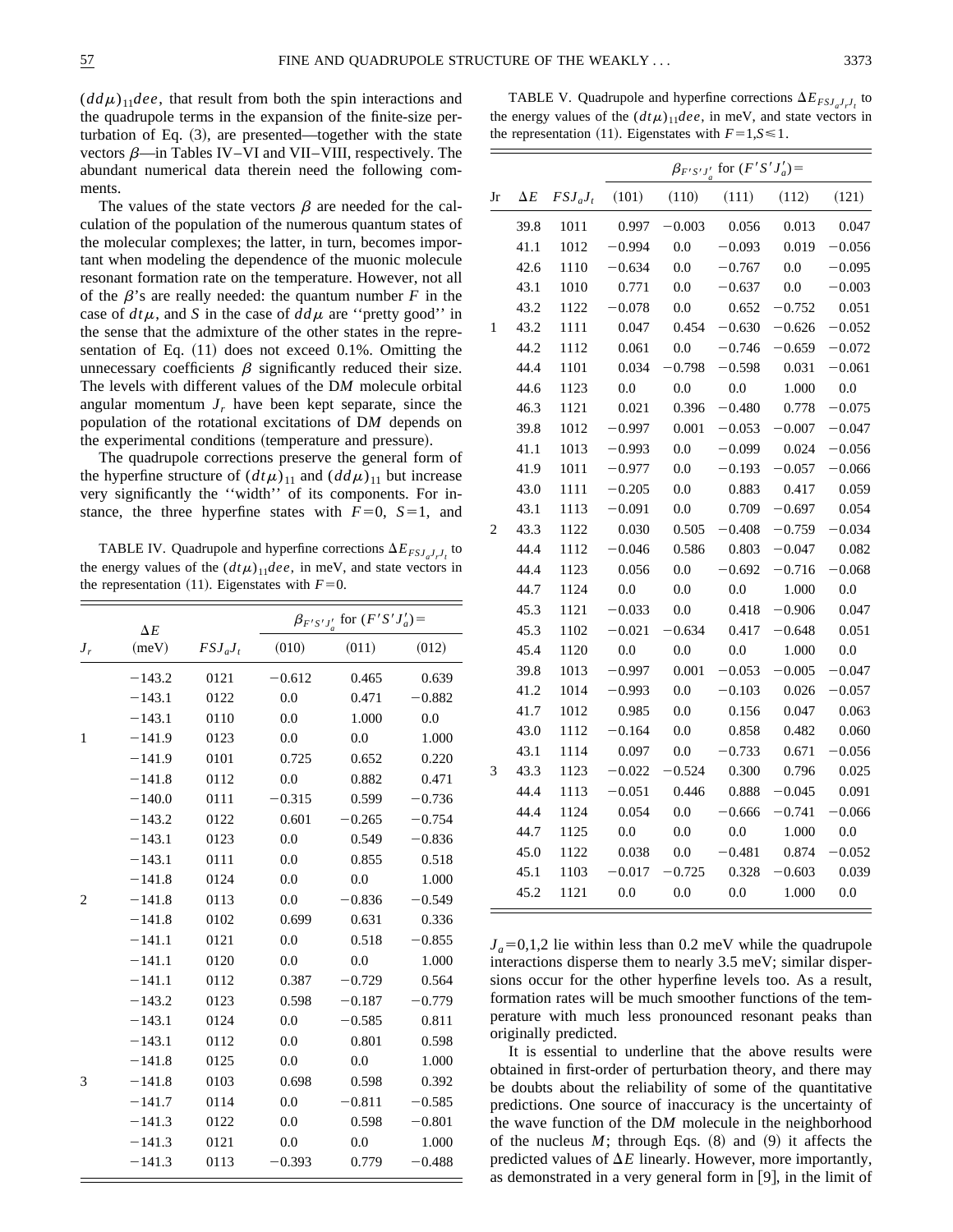TABLE VI. Quadrupole and hyperfine corrections  $\Delta E_{FSJ_aJ_rJ_t}$  to the energy values of the  $(dt\mu)_{11}$ *dee*, in meV, and state vectors in the representation (11). Eigenstates with  $F=1, S=2$ .

|           |            |            | $\beta_{F'S'J'_a}$ for $(F'S'J'_a)$ = |          |          |          |          |  |
|-----------|------------|------------|---------------------------------------|----------|----------|----------|----------|--|
| $J_{\,r}$ | $\Delta E$ | $FSJ_aJ_t$ | (111)                                 | (112)    | (121)    | (122)    | (123)    |  |
|           | 49.2       | 1212       | 0.083                                 | 0.009    | $-0.804$ | 0.152    | 0.567    |  |
|           | 49.5       | 1211       | 0.092                                 | $-0.019$ | $-0.791$ | 0.603    | 0.0      |  |
|           | 49.6       | 1233       | 0.0                                   | $-0.005$ | 0.0      | $-0.495$ | 0.869    |  |
|           | 50.2       | 1210       | $-0.076$                              | 0.0      | 0.995    | 0.0      | 0.0      |  |
| 1         | 50.6       | 1221       | 0.059                                 | $-0.021$ | $-0.599$ | $-0.798$ | 0.0      |  |
|           | 50.8       | 1222       | 0.038                                 | $-0.002$ | $-0.481$ | $-0.722$ | $-0.495$ |  |
|           | 50.8       | 1234       | 0.0                                   | 0.0      | 0.0      | 0.0      | 1.000    |  |
|           | 51.0       | 1223       | 0.0                                   | $-0.007$ | 0.0      | $-0.869$ | $-0.495$ |  |
|           | 52.7       | 1223       | 0.021                                 | 0.005    | $-0.334$ | 0.675    | $-0.658$ |  |
|           | 49.3       | 1212       | 0.090                                 | $-0.007$ | $-0.781$ | 0.331    | 0.520    |  |
|           | 49.3       | 1213       | $-0.078$                              | $-0.009$ | 0.763    | 0.031    | $-0.639$ |  |
|           | 49.5       | 1221       | $-0.062$                              | 0.005    | 0.682    | $-0.635$ | $-0.356$ |  |
|           | 49.7       | 1234       | 0.0                                   | $-0.006$ | 0.0      | $-0.588$ | 0.809    |  |
|           | 49.8       | 1220       | 0.0                                   | $-0.012$ | 0.0      | $-1.000$ | 0.0      |  |
|           | 50.5       | 1211       | 0.059                                 | $-0.015$ | $-0.724$ | $-0.620$ | $-0.294$ |  |
| 2         | 50.7       | 1222       | $-0.054$                              | 0.010    | 0.599    | 0.592    | 0.535    |  |
|           | 50.8       | 1233       | 0.043                                 | 0.001    | $-0.550$ | $-0.473$ | $-0.686$ |  |
|           | 50.9       | 1235       | 0.0                                   | 0.0      | 0.0      | 0.0      | 1.000    |  |
|           | 51.1       | 1224       | 0.0                                   | 0.007    | 0.0      | 0.809    | 0.588    |  |
|           | 51.7       | 1232       | $-0.010$                              | $-0.004$ | 0.131    | $-0.735$ | 0.666    |  |
|           | 51.7       | 1223       | $-0.023$                              | $-0.008$ | 0.322    | $-0.880$ | 0.347    |  |
|           | 51.7       | 1231       | $-0.002$                              | $-0.003$ | 0.034    | $-0.460$ | 0.887    |  |
|           | 49.3       | 1213       | 0.090                                 | $-0.005$ | $-0.778$ | 0.231    | 0.576    |  |
|           | 49.3       | 1214       | 0.076                                 | 0.008    | $-0.750$ | $-0.105$ | 0.647    |  |
|           | 49.5       | 1212       | $-0.066$                              | 0.006    | 0.698    | $-0.524$ | $-0.482$ |  |
|           | 49.7       | 1235       | 0.0                                   | $-0.007$ | 0.0      | $-0.633$ | 0.774    |  |
|           | 49.8       | 1221       | 0.0                                   | 0.011    | 0.0      | 0.924    | 0.383    |  |
|           | 50.6       | 1222       | $-0.057$                              | 0.013    | 0.708    | 0.548    | 0.439    |  |
|           | 50.7       | 1233       | 0.054                                 | $-0.007$ | $-0.606$ | $-0.468$ | $-0.640$ |  |
| 3         | 50.8       | 1234       | $-0.047$                              | $-0.002$ | 0.592    | 0.305    | 0.744    |  |
|           | 50.9       | 1236       | 0.0                                   | 0.0      | 0.0      | 0.0      | 1.000    |  |
|           | 51.1       | 1225       | 0.0                                   | $-0.006$ | 0.0      | $-0.774$ | $-0.633$ |  |
|           | 51.4       | 1230       | 0.0                                   | 0.0      | 0.0      | 0.0      | 1.000    |  |
|           | 51.5       | 1224       | 0.020                                 | 0.008    | $-0.275$ | 0.946    | $-0.168$ |  |
|           | 51.5       | 1231       | 0.0                                   | 0.003    | 0.0      | 0.383    | $-0.924$ |  |
|           | 51.5       | 1232       | $-0.002$                              | $-0.005$ | 0.034    | $-0.651$ | 0.758    |  |
|           | 51.6       | 1223       | $-0.009$                              | $-0.006$ | 0.122    | $-0.853$ | 0.507    |  |

zero binding energy the monopole and quadrupole effects, calculated in first-order of perturbation theory, are exactly canceled by the second-order dipole corrections. This mainly affects the weakly bound state  $(dt\mu)_{11}$  with binding energy of only  $0.00024$  (in a.u.). Indeed, the precise numerical results of [11] showed for the simplified model of the atom  $(dt\mu)_{11}e$  that the monopole and dipole corrections cancel each other to about 90%; unfortunately the quadrupole effects are lost in this model. As a result, the size of the broadening of the hyperfine structure levels may be smaller than

TABLE VII. Quadrupole and hyperfine corrections  $\Delta E_{ISJ_aJ_rJ_t}$  to the energy values of the  $(dd\mu)_{11}$ *dee*, in meV, and state vectors in the representation of Eq.  $(11)$ . States with  $S=1/2$ .

|                               | $\Delta E$ |     |       |       | $\beta_{1S'J'}$ for $(S'J'_a)$ = |           |
|-------------------------------|------------|-----|-------|-------|----------------------------------|-----------|
| $J_r$                         | (meV)      | S   | $J_a$ | $J_t$ | (1/2,1/2)                        | (1/2,3/2) |
|                               | $-16.7$    | 1/2 | 3/2   | 3/2   | $-0.320$                         | 0.947     |
|                               | $-16.6$    | 1/2 | 1/2   | 1/2   | 0.780                            | 0.626     |
| 1                             | $-16.0$    | 1/2 | 3/2   | 5/2   | 0.0                              | 1.000     |
|                               | $-15.8$    | 1/2 | 1/2   | 3/2   | $-0.947$                         | $-0.320$  |
|                               | $-14.8$    | 1/2 | 3/2   | 1/2   | $-0.626$                         | 0.780     |
|                               | $-16.7$    | 1/2 | 3/2   | 5/2   | 0.379                            | $-0.925$  |
|                               | $-16.6$    | 1/2 | 3/2   | 3/2   | 0.639                            | 0.769     |
|                               | $-16.0$    | 1/2 | 3/2   | 7/2   | 0.0                              | 1.000     |
| $\mathfrak{D}_{\mathfrak{p}}$ | $-15.8$    | 1/2 | 1/2   | 5/2   | 0.925                            | 0.379     |
|                               | $-15.5$    | 1/2 | 3/2   | 1/2   | 0.0                              | 1.000     |
|                               | $-15.4$    | 1/2 | 1/2   | 3/2   | $-0.769$                         | 0.639     |
|                               | $-16.7$    | 1/2 | 3/2   | 5/2   | 0.590                            | 0.807     |
|                               | $-16.7$    | 1/2 | 3/2   | 7/2   | 0.408                            | $-0.913$  |
|                               | $-15.9$    | 1/2 | 3/2   | 9/2   | 0.0                              | 1.000     |
| 3                             | $-15.7$    | 1/2 | 1/2   | 7/2   | 0.913                            | 0.408     |
|                               | $-15.6$    | 1/2 | 3/2   | 3/2   | 0.0                              | 1.000     |
|                               | $-15.5$    | 1/2 | 1/2   | 5/2   | $-0.807$                         | 0.590     |

TABLE VIII. Quadrupole and hyperfine corrections  $\Delta E_{ISJ_aJ_rJ_t}$ to the energy values of the  $(dd\mu)_{11}$ *dee*, in meV, and state vectors in the representation of Eq.  $(11)$ . States with  $S=3/2$ .

| $\Delta E$<br>(meV)<br>S<br>(3/2,1/2)<br>(3/2,3/2)<br>$J_t$<br>$J_r$<br>$J_a$<br>3/2<br>1/2<br>3/2<br>7.2<br>$-0.571$<br>0.821<br>7.3<br>1/2<br>3/2<br>3/2<br>0.818<br>$-0.243$<br>7.5<br>3/2<br>5/2<br>5/2<br>0.0<br>$-0.703$<br>1/2<br>7.8<br>1/2<br>0.571<br>1<br>3/2<br>0.821<br>8.0<br>3/2<br>3/2<br>3/2<br>$-0.711$<br>0.0<br>5/2<br>8.3<br>3/2<br>7/2<br>0.0<br>0.0<br>5/2<br>9.3<br>3/2<br>3/2<br>$-0.542$<br>0.330<br>7.3<br>3/2<br>1/2<br>3/2<br>0.0<br>0.966<br>7.3<br>1/2<br>3/2<br>$-0.701$<br>0.556<br>3/2<br>7.3<br>1/2<br>5/2<br>3/2<br>0.821<br>$-0.038$<br>7.5<br>3/2<br>3/2<br>7/2<br>0.0<br>0.763<br>3/2<br>3/2<br>7.9<br>3/2<br>0.695<br>0.672<br>3/2<br>5/2<br>8.1<br>3/2<br>0.380<br>0.780<br>$\overline{c}$<br>5/2<br>7/2<br>8.2<br>3/2<br>0.0<br>$-0.646$<br>5/2<br>8.4<br>3/2<br>9/2<br>0.0<br>0.0<br>8.6<br>5/2<br>5/2<br>0.624<br>3/2<br>$-0.426$<br>8.7<br>5/2<br>3/2<br>$-0.489$<br>3/2<br>0.158 | (3/2,5/2)<br>0.0<br>$-0.520$<br>0.711 |
|--------------------------------------------------------------------------------------------------------------------------------------------------------------------------------------------------------------------------------------------------------------------------------------------------------------------------------------------------------------------------------------------------------------------------------------------------------------------------------------------------------------------------------------------------------------------------------------------------------------------------------------------------------------------------------------------------------------------------------------------------------------------------------------------------------------------------------------------------------------------------------------------------------------------------------|---------------------------------------|
|                                                                                                                                                                                                                                                                                                                                                                                                                                                                                                                                                                                                                                                                                                                                                                                                                                                                                                                                |                                       |
|                                                                                                                                                                                                                                                                                                                                                                                                                                                                                                                                                                                                                                                                                                                                                                                                                                                                                                                                |                                       |
|                                                                                                                                                                                                                                                                                                                                                                                                                                                                                                                                                                                                                                                                                                                                                                                                                                                                                                                                |                                       |
|                                                                                                                                                                                                                                                                                                                                                                                                                                                                                                                                                                                                                                                                                                                                                                                                                                                                                                                                |                                       |
|                                                                                                                                                                                                                                                                                                                                                                                                                                                                                                                                                                                                                                                                                                                                                                                                                                                                                                                                | 0.0                                   |
|                                                                                                                                                                                                                                                                                                                                                                                                                                                                                                                                                                                                                                                                                                                                                                                                                                                                                                                                | $-0.703$                              |
|                                                                                                                                                                                                                                                                                                                                                                                                                                                                                                                                                                                                                                                                                                                                                                                                                                                                                                                                | 1.000                                 |
|                                                                                                                                                                                                                                                                                                                                                                                                                                                                                                                                                                                                                                                                                                                                                                                                                                                                                                                                | 0.773                                 |
|                                                                                                                                                                                                                                                                                                                                                                                                                                                                                                                                                                                                                                                                                                                                                                                                                                                                                                                                | 0.260                                 |
|                                                                                                                                                                                                                                                                                                                                                                                                                                                                                                                                                                                                                                                                                                                                                                                                                                                                                                                                | 0.446                                 |
|                                                                                                                                                                                                                                                                                                                                                                                                                                                                                                                                                                                                                                                                                                                                                                                                                                                                                                                                | $-0.570$                              |
|                                                                                                                                                                                                                                                                                                                                                                                                                                                                                                                                                                                                                                                                                                                                                                                                                                                                                                                                | $-0.646$                              |
|                                                                                                                                                                                                                                                                                                                                                                                                                                                                                                                                                                                                                                                                                                                                                                                                                                                                                                                                | 0.255                                 |
|                                                                                                                                                                                                                                                                                                                                                                                                                                                                                                                                                                                                                                                                                                                                                                                                                                                                                                                                | 0.496                                 |
|                                                                                                                                                                                                                                                                                                                                                                                                                                                                                                                                                                                                                                                                                                                                                                                                                                                                                                                                | $-0.763$                              |
|                                                                                                                                                                                                                                                                                                                                                                                                                                                                                                                                                                                                                                                                                                                                                                                                                                                                                                                                | 1.000                                 |
|                                                                                                                                                                                                                                                                                                                                                                                                                                                                                                                                                                                                                                                                                                                                                                                                                                                                                                                                | $-0.655$                              |
|                                                                                                                                                                                                                                                                                                                                                                                                                                                                                                                                                                                                                                                                                                                                                                                                                                                                                                                                | 0.858                                 |
| 8.8<br>5/2<br>1/2<br>3/2<br>0.260<br>0.0                                                                                                                                                                                                                                                                                                                                                                                                                                                                                                                                                                                                                                                                                                                                                                                                                                                                                       | $-0.966$                              |
| 1/2<br>7.3<br>5/2<br>3/2<br>$-0.734$<br>0.461                                                                                                                                                                                                                                                                                                                                                                                                                                                                                                                                                                                                                                                                                                                                                                                                                                                                                  | 0.498                                 |
| 7.3<br>1/2<br>7/2<br>3/2<br>0.816<br>0.043                                                                                                                                                                                                                                                                                                                                                                                                                                                                                                                                                                                                                                                                                                                                                                                                                                                                                     | $-0.577$                              |
| 7.4<br>3/2<br>3/2<br>3/2<br>0.0<br>0.930                                                                                                                                                                                                                                                                                                                                                                                                                                                                                                                                                                                                                                                                                                                                                                                                                                                                                       | 0.366                                 |
| 3/2<br>3/2<br>7.4<br>9/2<br>0.0<br>0.788                                                                                                                                                                                                                                                                                                                                                                                                                                                                                                                                                                                                                                                                                                                                                                                                                                                                                       | $-0.616$                              |
| 8.0<br>3/2<br>3/2<br>5/2<br>0.649<br>0.691                                                                                                                                                                                                                                                                                                                                                                                                                                                                                                                                                                                                                                                                                                                                                                                                                                                                                     | 0.317                                 |
| 8.2<br>3/2<br>7/2<br>3/2<br>0.342<br>0.768                                                                                                                                                                                                                                                                                                                                                                                                                                                                                                                                                                                                                                                                                                                                                                                                                                                                                     | 0.541                                 |
| 8.3<br>5/2<br>9/2<br>3<br>3/2<br>0.0<br>$-0.616$                                                                                                                                                                                                                                                                                                                                                                                                                                                                                                                                                                                                                                                                                                                                                                                                                                                                               | $-0.788$                              |
| 5/2<br>8.4<br>3/2<br>7/2<br>$-0.466$<br>0.639                                                                                                                                                                                                                                                                                                                                                                                                                                                                                                                                                                                                                                                                                                                                                                                                                                                                                  | $-0.612$                              |
| 8.4<br>5/2<br>11/2<br>3/2<br>0.0<br>0.0                                                                                                                                                                                                                                                                                                                                                                                                                                                                                                                                                                                                                                                                                                                                                                                                                                                                                        | 1.000                                 |
| 5/2<br>5/2<br>0.556<br>8.6<br>3/2<br>$-0.198$                                                                                                                                                                                                                                                                                                                                                                                                                                                                                                                                                                                                                                                                                                                                                                                                                                                                                  | $-0.807$                              |
| 5/2<br>8.7<br>3/2<br>1/2<br>0.0<br>0.0                                                                                                                                                                                                                                                                                                                                                                                                                                                                                                                                                                                                                                                                                                                                                                                                                                                                                         | 1.000                                 |
| 5/2<br>3/2<br>8.7<br>3/2<br>0.0<br>0.366                                                                                                                                                                                                                                                                                                                                                                                                                                                                                                                                                                                                                                                                                                                                                                                                                                                                                       | $-0.930$                              |